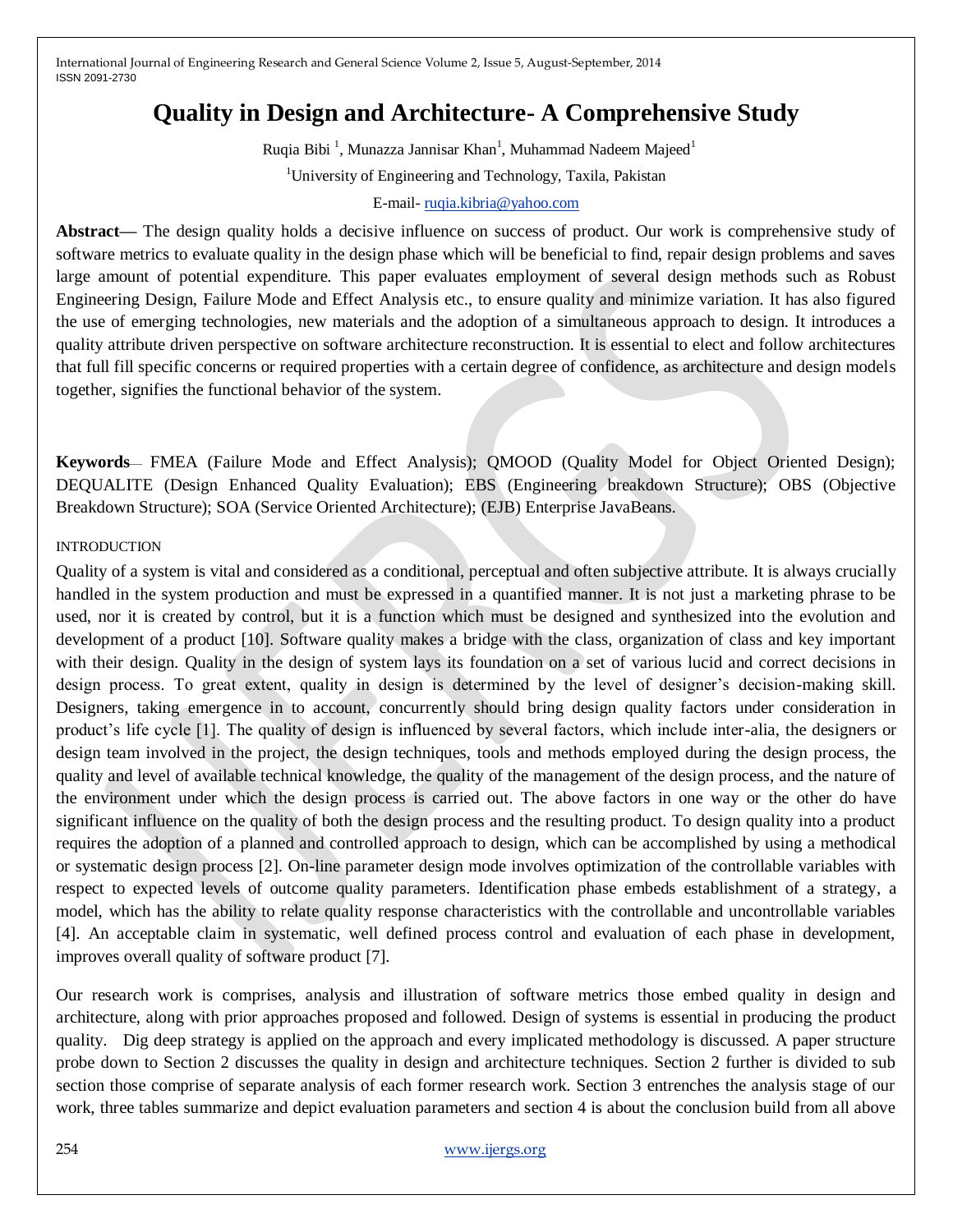mentioned study.

### QUALITY IN DESIGN AND ARCHITECTURE TECHNIQUES

Quality is one of the most important issues in software development. The developed software product would result in customer dissatisfaction if it didn't meet the quality standards. Quality of a software product relies on complete understating and evaluation of the underlying design and architecture. Previous studies mentioned [2][6] that the high level design descriptions helped in predicting the quality of a product, thus used as one of the important quality assurance technique. The problems left unnoticed in design phase would penetrate in later development stages and even a minute change will cost much. These factors point to a need of some methods or techniques which can reduce issues related to design phase and hence contribute in the overall quality of a system. Issues before stated have vital impact on product's output. Our study surveys various approaches those have been applied or proposed to deal with the concerns. Several techniques such as MQI [1], Online Parameter Design [3], and Factor Strategy Model [4] are proposed by researchers. The paper surveys these techniques for achieving quality in design and architecture.

### FRAMEWORK FOR PERFORMING ON-LINE PARAMETER DESIGN

In previous studies, quality information regarding product and design has not been a matter of consideration by designers and other persons who are accountable for the project because of the difficulty level they faced to capture quality information. To cover all the aspects which left uncovered the researchers has presented a model named MQI (Manufacturing Quality Information) helps in making decisions related to design phase which manufacture quality information by employing layered approach. The quality information is divided into three layers i.e. application, logical and physical layer. IDEF0 diagram has been used to demonstrate the supporting design decisions in MQI. The proposed model will not only shorten the development lifecycle but also reduce the cost dramatically.

### DESIGN FUNCTION DEVELOPMENT SYSTEM

Authors of this paper mentioned that the quality is a function which must be designed and synthesized into evolution and development of a product and/or process, at the early stages of engineering design. They developed a Design function Development (DFD) system. This system was developed by the expansion of Quality Function Deployment and the integration of other important aspects of design [2].

### APPROACH FOR INTELLIGENT QUALITY CONTROLLERS

During the production or operation phase some uncontrollable factors are left un-noticed which if observed will reveal significant improvements in quality. The researchers proposed the methodology called online parameter design by using the extra information about uncontrollable factors. The methodology has two distinct modes- identification mode and online parameter design mode. For modeling quality response characteristics Feed-forward neural networks are recommended. Plasma etching manufacturing process is tested against proposed quality controllers [3].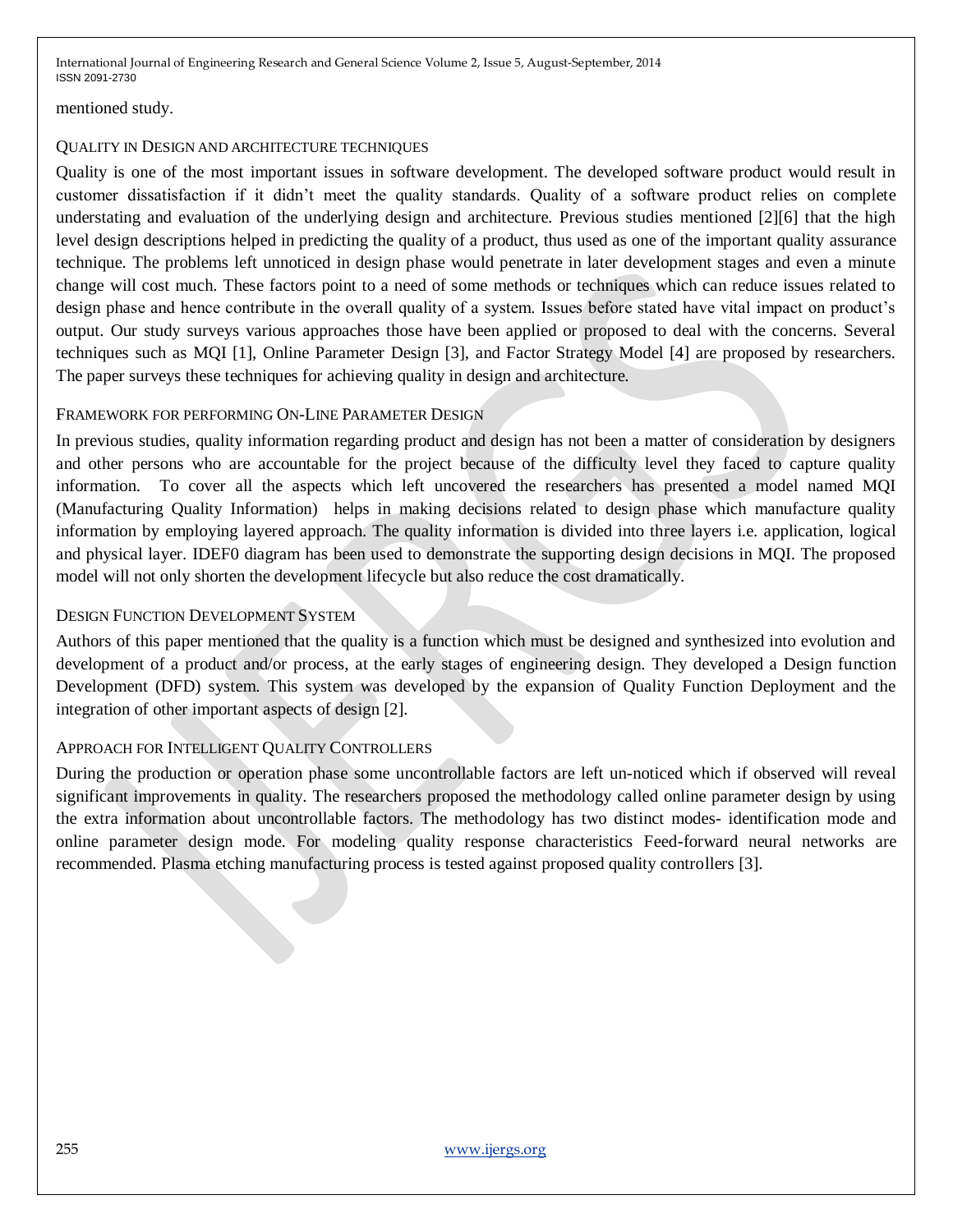

Figure 11 Proposed Framework for performing on-line parameter design [3]

### *FACTOR- STRATEGY TECHNIQUE*

As we move from one software product to the other, their assessment with external quality attributes will be harder because of the increasing complexity and variation of design properties. The effect on top level quality factors by object oriented design has been analyzed in this research and to quantify the impact a naval approach has been proposed called detection strategy. The proposed model (Factor-Strategy) has two major characteristics- an intuitive construction and direct link between cause/problems and design level [4].



Figure 12 Factor – Strategy Model. The concept [4]

For automation researchers have developed Pro-Detection toolkit. By utilizing detection strategies the toolkit inspects the code quality.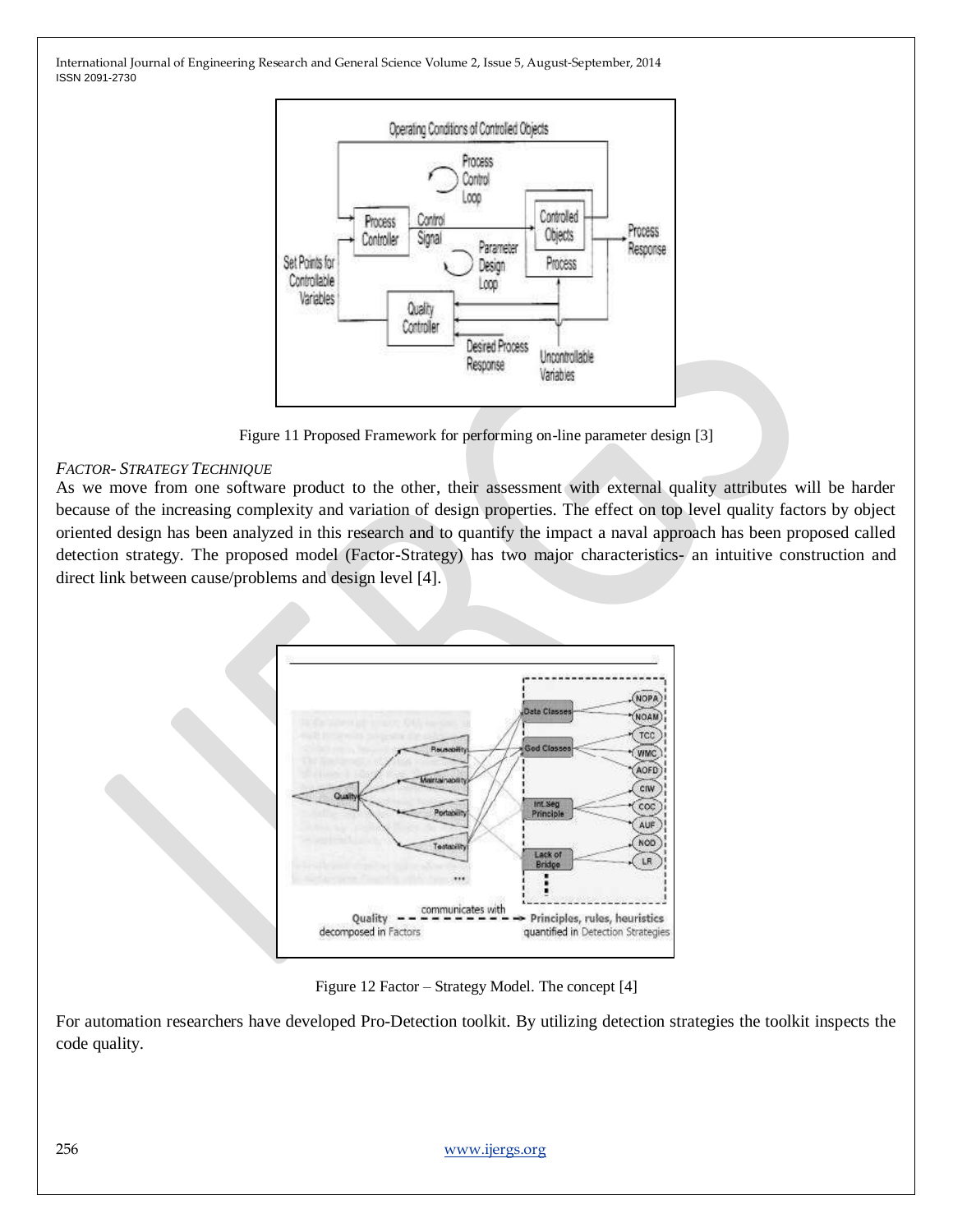### *QUALITY ATTRIBUTE DRIVEN SOFTWARE ARCHITECTURE (QADSAR)*

During development phase, architectures need to look back existing systems to inspect methodical obstacles in incorporating new technology approaches. The researchers proposed Quality Attribute Driven Software Architecture Reconstruction (QADSAR) approach to present reasoning and irradiates the information needed to link organization's goal to the gained information. By using Software Architecture Reconstruction several mediums can be improved: understanding and improving the architecture of existing systems, assessing the quality characteristics and improving the documentation of the overall system. QADSAR proved to be an important contribution when system's types and its quality attributes were studied in detail.





# *ANALYSIS OF QUALITY MODELS TO DESIGN SOFTWARE ARCHITECTURE*

The success of architecture depends on the quality of its design. Quality software product can be achieved if each development stage is evaluated and controlled in a well-defined process. The choice of quality model plays vital role in establishing the quality of software architecture. The researchers discussed three approaches based on quality models: ISO 9126, ABAS (Attribute Based Architectural Styles) and Dromey. These approaches are useful in introducing quality issues related to design in the development process. Analysis pointed out the lack of unified language and shares the fact that the high level characteristics in a software product must be quantified [6].

# *ANALYSIS OF SOFTWARE QUALITY, FROM DESIGN AND ARCHITECTURE'S PERSPECTIVE*

Integration of reusable components proved beneficial for the evolution of software product but it also demands complete understanding of the previous version of software. For that understanding of code is not sufficient, other descriptions such as design and architecture descriptions are also necessary. The paper focuses on cognitive approach based on previous knowledge and experiences. Design and architecture primarily expresses functional aspects, an experiment is conducted to identify whether it is possible to represent some non-functional aspects. The research concluded that incorporation of these representations in design and architecture is worthwhile thus helping developers in maintaining and evolving complex software systems [7].

# *QMOOD (QUALITY MODEL FOR OBJECT ORIENTED DESIGN)*

Rapid upsurge in environmental changes introduce various business challenges for the organizations. The issue is highlighted and addressed, by presenting a hierarchical model for quality assessment in service oriented architecture. Suggested model recognizes design problems before hand they flow into implementation phase of system.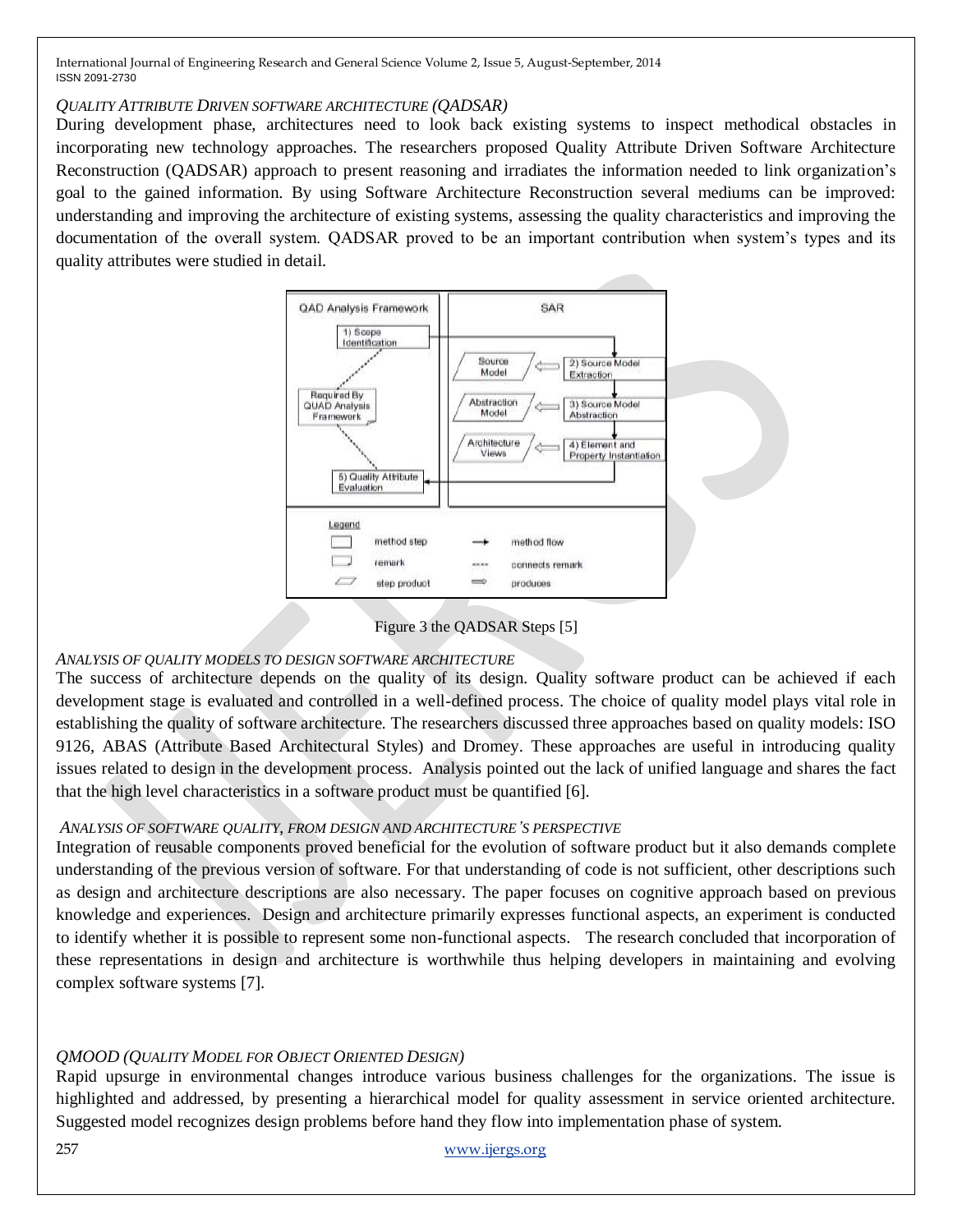

Figure 4 SOA Design Components [8]

Flow of design problem into later stage makes the defects difficult to resolve, with more consumption of resources. The research approach extends the QMOOD model for the object oriented software. Metrics those evaluate design quality in the product design, provides organizations with an opportunity to save large expenditure for problem resolution [8].

### *The Crucial Factors for Product Quality Improvement*

Authors [9] targeted the design quality concerns, often introduced in the industrial practitioners by large distances between manufacturing and design departments in supply chains. Design quality holds a crucial prominence and in the supply chain early involvement of the manufacturer is essential. To justify the importance, a case study of Chinese- made toys is brought under consideration. Study illustrates model named as design- manufacture chain model. Paper also presents a quality relationship model between the design quality, product quality and manufacturing quality by elucidating a conceptual framework. Outcome can be sensitizing in the industrial domain with intended actors and their associationship with the product quality and design process.



Figure 5 Quality Relationship Model [9]

### *DEQUALITE (DESIGN ENHANCED QUALITY EVALUATION) APPROACH*

Authors [10] work presents the quality models those take into account the design of systems, specifically antipatterns, design patterns and code smells. Quality models are presented to calculate the quality of objected oriented embedded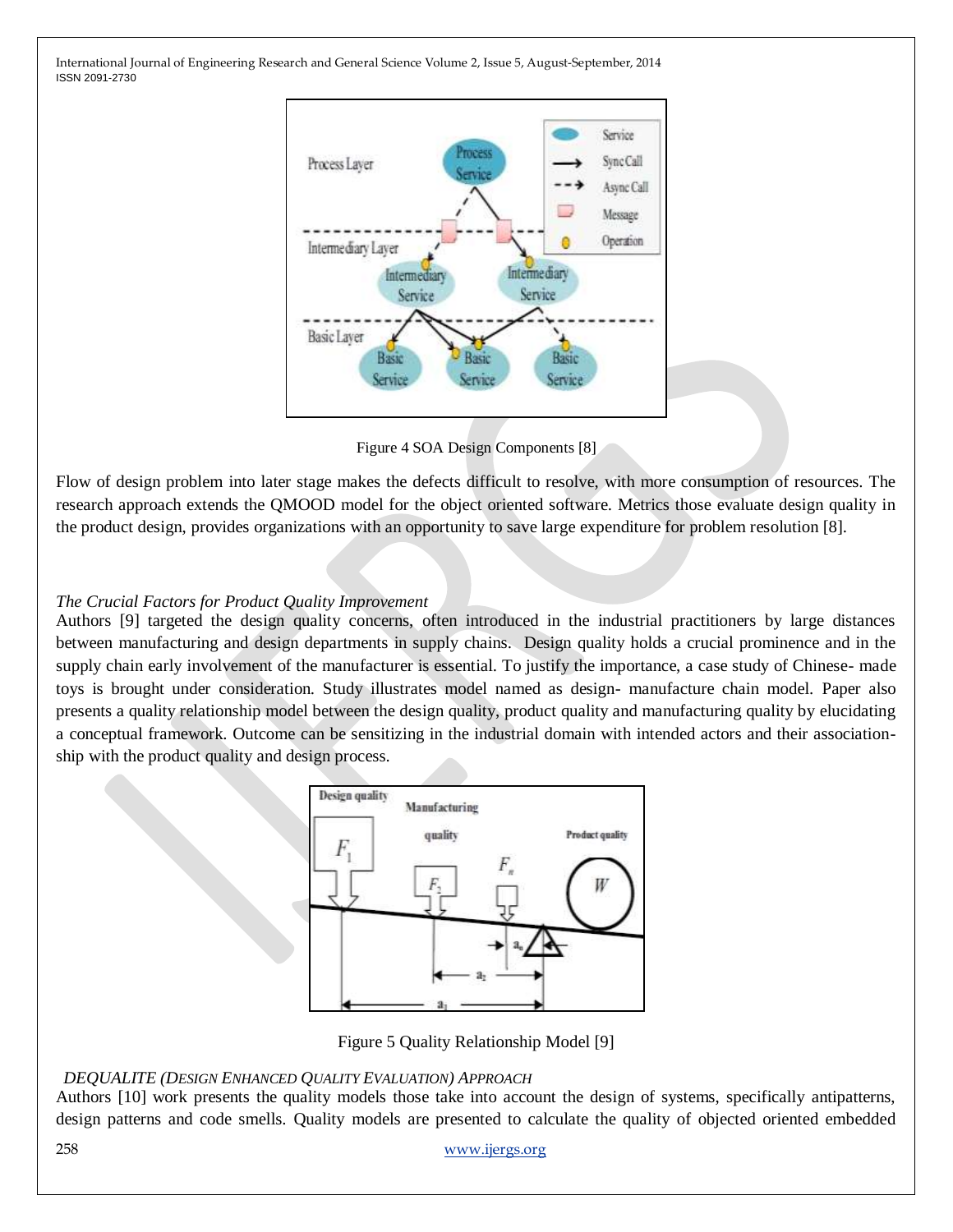systems. Diverse methodologies are presented in the prior work whose aim is to enhance the design of systems with good quality feature. An approach DEQUALITE (Design Enhanced Quality Evaluation) that build quality models is projected. The method focused on the internal attributes of object oriented systems, their design and measures quality. Quality-Assurance personnel, Practitioners- developers and managers can use this technique that is being instigated as a working tool, which can evaluate the quality of their systems [10].

#### *RELIABILITY & QUALITY IN DESIGN*

The authors [11] open a talk about the quality improvement and annual reliability plan for designing and for the way designing is carried out. The work presented an overview on the design process, showing the quality and reliability perspective. Paper shows the two major approaches for design, Transactions and transformations. In the transactions follow over creativity in design in encouraged according to a strategy, emphasizes the project's output performance and value, to the time and cost factor. The transformation approach is to improve the methodology followed to improve design, carrying it throughout the design production. A systematic approach is used in the improvement effort of design process. The improvement strategy should be made on input and output activities of design process. The reliability attribute of systems is shown according to organization's chart and is of two kinds, one is field- failure analysis and the second one is predictive reliability. The paper relates problem to the diverse perspectives in an organizations those are not identified. [11]

#### *DESIGN QUALITY MANAGEMENT APPROACH*

Design defects those unfortunately flow in the construction and operating stages cause large resource expenditure. It is proposed that 40% of quality problems are caused by flaw in product design. The authors [12] in the paper present a project life cycle, this cycle introduces design quality management. Survey based on questionnaire strategy is used to collect and investigate diverse opinions from relevant departmental personnel. EBS-OBS based design quality matrixes are implicated in the case study. The communication among all the personals is considered important. Authors, based on survey result valued design quality management on a project life cycle as essential.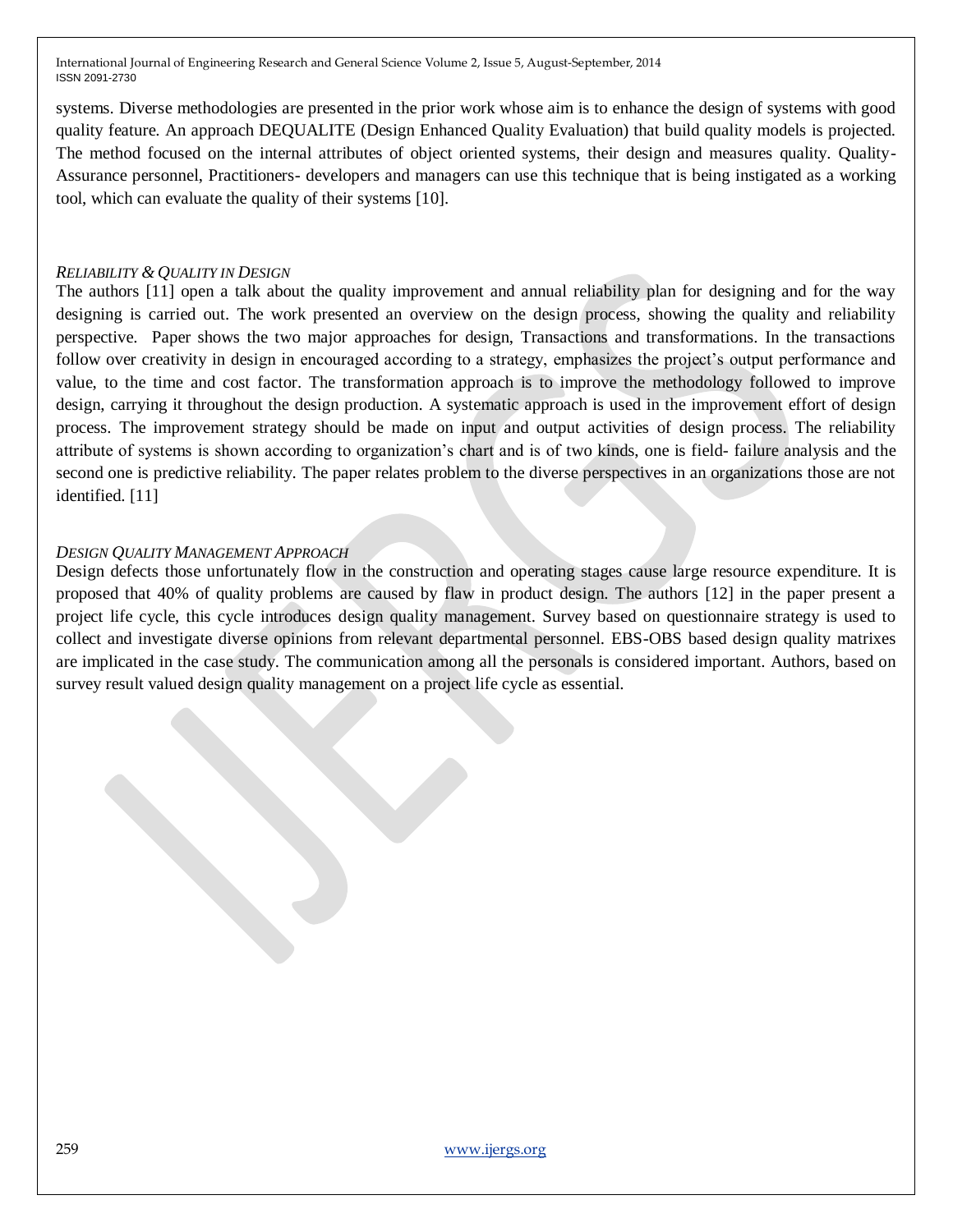

Figure 6 Information Interaction in Project Life Cycle [12]

### *DESIGN AND IMPLEMENTATION OF AN IMPROVED CHANNELIZED ARCHITECTURE*

Authors [13] in their research work illustrated digital channelized receiver architecture, it covers theory of arithmetic and implementation for real time signal processing. The proposed architecture's performance conforms in quality with the conventional architecture strategy. The study analysis the convolution in the non- blind spots digital channelized receiver. Using two modules the filter bank structure is also achieved. The research work concluded that the suggested architecture is beneficial in solving processor resource issues [13].

#### *QUALITY MEASUREMENT IN OBJECT-ORIENTED DESIGN*

Authors in this research work [14] depicted that by the use of adequate quantification strategies, quality can be calculated in object oriented software systems. Metrics in systems does not portray information for creating a verdict about code transformation that can help to enhance quality. A mechanism known as factor-strategy is recommended. Goodness in design is mentioned in terms of metrics, conforming the design quality. The work concludes that the detection methodology is beneficial, finds the design problems and heuristics are enumerated in metrics- based rules.

#### *STUDY OF MINING PATTERNS TO SUPPORT SOFTWARE ARCHITECTURE EVALUATION*

Authors [15] have illustrated an approach that depicts the software architecture evaluation process. This approach takes into account systematic extraction, architecturally essential data from the software design and architecture patterns. Patterns used are EJB architecture usage patterns. Any benefits claimed by pattern can only be achieved by applying same tactics. Paper also examines the validation pattern those are published. Major research objective presented by authors is distill sensitive scenarios in quality attribute and improve SA design. Study suggests that software patterns are helpful and important source of information about architecture. This information latterly is extracted and documented systematically to improve SA evaluation process.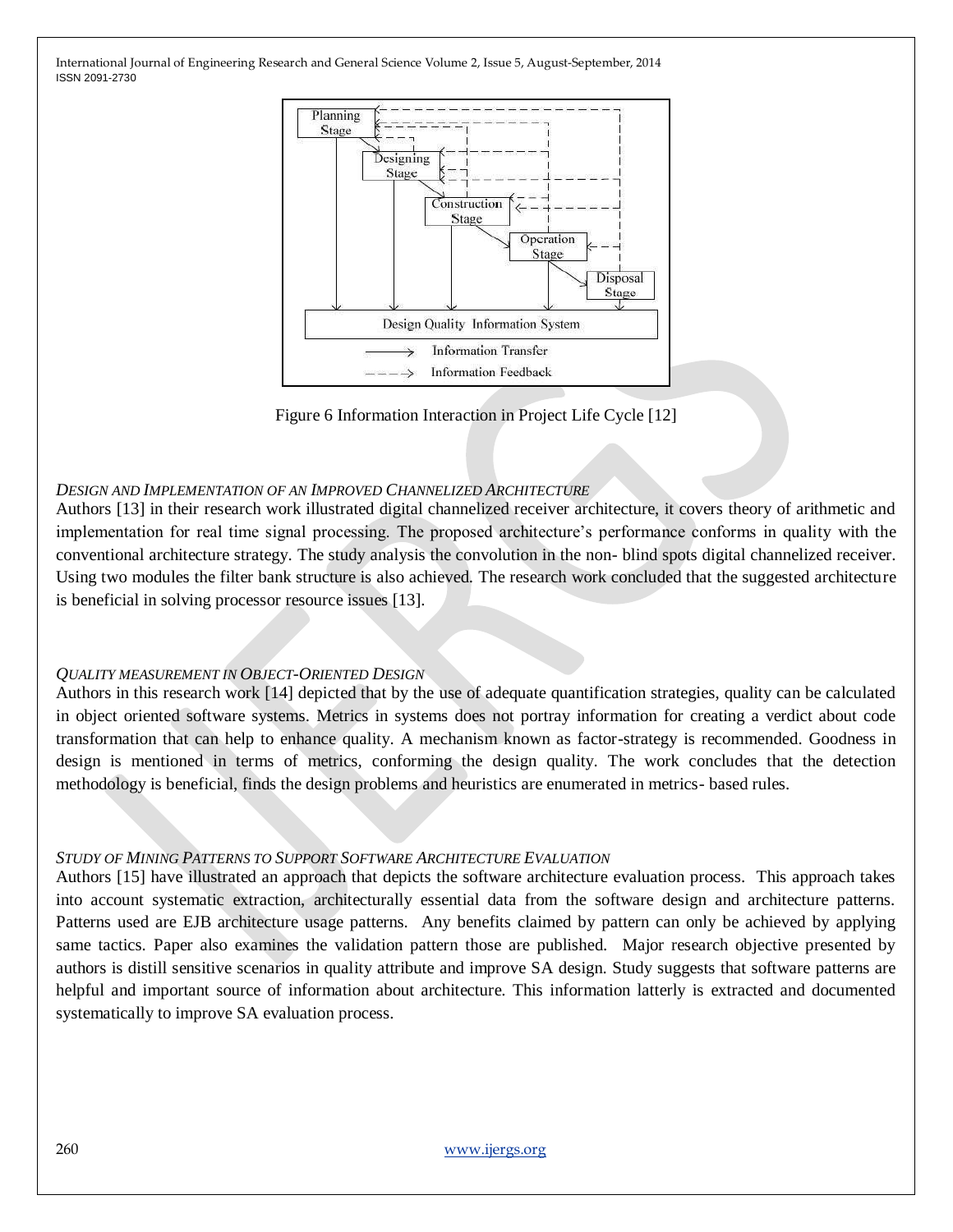

Figure 7 Information Interaction in Project Life Cycle [12]

#### *ANALYSIS*

As above mentioned sections depict that our survey encompasses fifteen approaches and used sixteen parameters for evaluation. Table 2 show the results of analysis of evaluation parameters defined in evaluation criteria in table 1. Through the analysis of Table 2, it is found that almost all the techniques use the tool support including [2, 4]. All the techniques have the quality parameter of reusability showing integration with the components, conforming to its specification, clearly defined and verified. Research work stated in [5, 6, 7, 12] cater for behavior specification. Most of these methodologies have a parameter of robustness which is a quality assurance methodology focused on testing the robustness of software. Robustness testing has also been used to describe the process of verifying the robustness (i.e. correctness) of test cases in a test process. Xianlong XU [1] uses the case study of heavy vehicle transmission design, Jie Ding [3] the case study of On-line parameter design, Yanmai Zhu [5] the case study of Automotive body components while Christoph Stoermer [9] research study is related to a case study on Chinese-made toys focusing on the deign quality from industrial perspective and addressing their manufacturing flaws [9]. Many of the techniques do not use testability. Testability is an important quality characteristic of software. A major and essential feature is lack of testability contributes to a higher test and maintenance effort. Testability of product needs to be measured throughout the life cycle. This means to start with testability requirements, i.e. requirements related to the testability of the software product. Stakeholders for testability requirements include the customers and software users since testability is important to shorten maintenance cycles and to locate residual errors. The research previously stated in [4, 6, 8, 10, 14], deal with the issue in language interoperability. However, rest of approaches has the competences of language interoperability.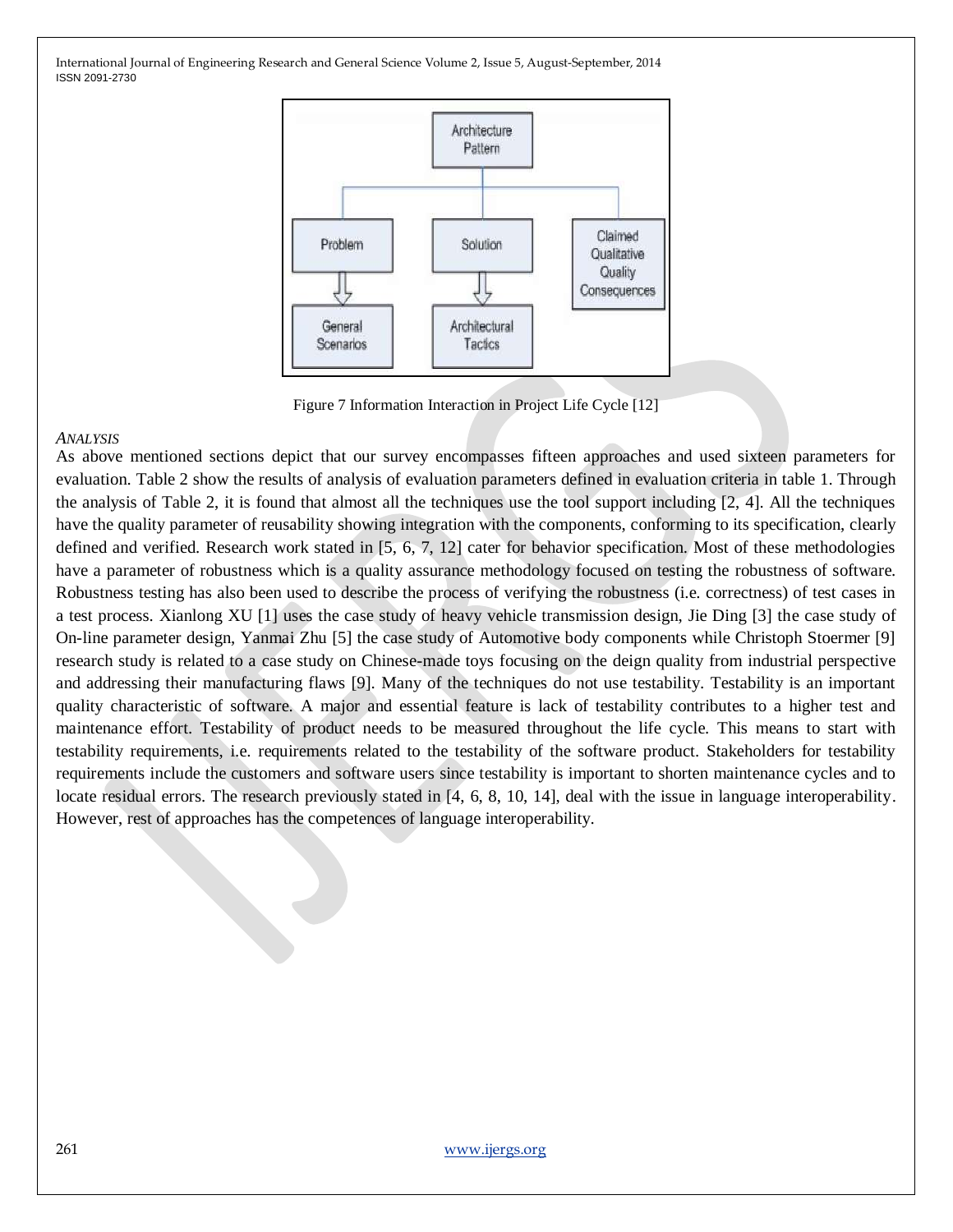| <b>Evaluation Parameters</b>  | <b>Meaning</b>                                               | <b>Possible Value</b>       |  |  |
|-------------------------------|--------------------------------------------------------------|-----------------------------|--|--|
| Tool support                  | For proposed design a tool is produced.                      | Yes, No                     |  |  |
| Performance                   | In terms of responsiveness and stability.                    | Yes, No                     |  |  |
| Language                      |                                                              | Yes, No                     |  |  |
| Interoperability              | Language translator for real time implementation             |                             |  |  |
|                               | Functional decomposing and representation of the             | Yes, No, State Chart, Other |  |  |
| <b>Behavior Specification</b> | problem                                                      |                             |  |  |
|                               | It can be restoring to specified condition within a          | Yes, No                     |  |  |
| Maintainability               | specified period of time or not.                             |                             |  |  |
|                               | User interface in software development should contain        | Yes, No                     |  |  |
| Usability                     | usability attribute for its intended audience                |                             |  |  |
| Testability                   | The design being proposed is testable or not.                | Yes, No                     |  |  |
|                               | The software is able to withstand hostile act and            | Encryption algorithm, No    |  |  |
| Security                      | Influences or not.                                           |                             |  |  |
| Case study                    | Support of examples.                                         | Yes, No                     |  |  |
|                               | Probability of system failure and that it will perform its   | Yes, No                     |  |  |
| Reliability                   | intended function or not for a specified time interval       |                             |  |  |
| Correctness                   | Required functions are performed accurately or not.          | Yes, No                     |  |  |
|                               | Whether it is able to operate under stress or tolerate       | Yes, No                     |  |  |
| Robustness                    | unpredictable or invalid input.                              |                             |  |  |
|                               | It has the ability to add further features with slight or no | Yes, No                     |  |  |
| Reusability                   | modification                                                 |                             |  |  |
| <b>Timing Constraint</b>      | Quality specification through timing                         | Yes, No                     |  |  |
| <b>UML</b> Complaint          | UML standard has been followed or not.                       | Yes, No                     |  |  |
|                               | New capability can be added to the software without          | Yes, No                     |  |  |
| Extensibility                 | changes to the underline architecture                        |                             |  |  |

### **Table 1: Evaluation Criteria for Quality in design and architecture**

262 [www.ijergs.org](http://www.ijergs.org/)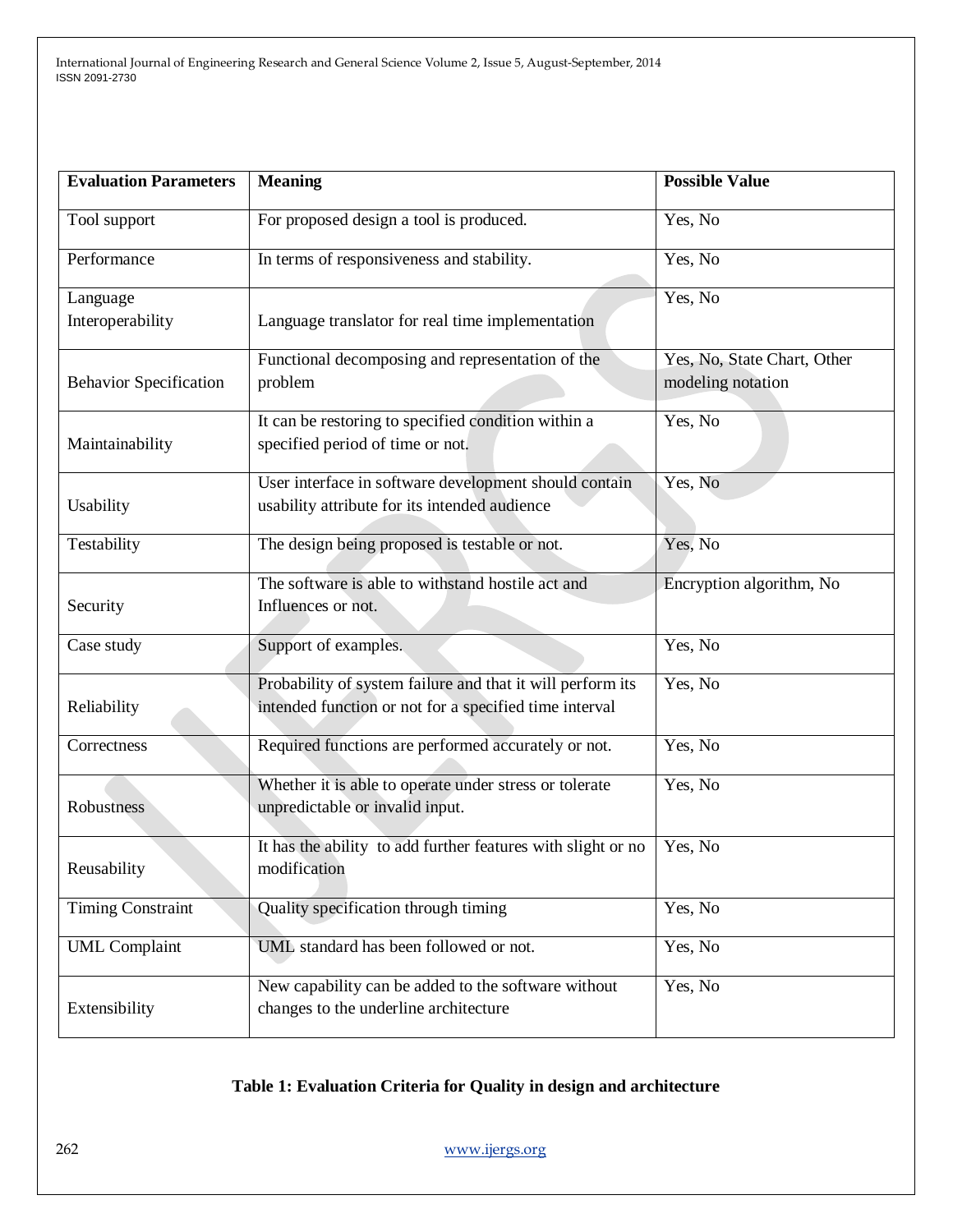| S#              | <b>Techniques</b>                   | <b>Correctnes</b><br>S | <b>Reliability</b> | <b>Case Study</b>                                                             | <b>Testability</b> | Maintainabil<br>ity | Language<br>Interoperabi<br>lity |
|-----------------|-------------------------------------|------------------------|--------------------|-------------------------------------------------------------------------------|--------------------|---------------------|----------------------------------|
| $\mathbf{1}$    | Xianlong XU et al,<br>2007          | Yes                    | Yes                | Case study of<br>heavy vehicle<br>transmission<br>design                      | N <sub>o</sub>     | Yes                 | No                               |
| $\overline{2}$  | S. Sivaloganathan et<br>al, 1997    | Yes                    | Yes                | N <sub>o</sub>                                                                | N <sub>o</sub>     | Yes                 | No                               |
| $\overline{3}$  | Jie Ding et al, 2000                | Yes                    | No                 | Plasma<br>etching<br>process<br>modeling and<br>online<br>parameter<br>design | Yes                | Yes                 | No                               |
| $\overline{4}$  | Ratiu et al, 2004                   | Yes                    | Yes                | Yes                                                                           | Yes                | Yes                 | $C++$ and Java                   |
| 5               | Christoph Stoermer et<br>al, 2000   | Yes                    | Yes                | Related to<br>Automotive<br>body<br>components                                | Yes                | Yes                 | No                               |
| 6               | Francisca Losavio et<br>al, 2001    | Yes                    | Yes                | No                                                                            | Yes                | Yes                 | Object<br>Oriented               |
| $\tau$          | Lars Bratthall et al,<br>2002       | Yes                    | Yes                | $\rm No$                                                                      | Yes                | Yes                 | No                               |
| $\,8\,$         | Bingo Shim et al,<br>2005.          | Yes                    | Yes                | $\rm No$                                                                      | $\rm No$           | Yes                 | Yes                              |
| 9               | Yanmai Zhu et al,<br>2008.          | Yes                    | Yes                | Chinese made<br>toys                                                          | $\rm No$           | Yes                 | $\rm No$                         |
| 10              | Foutse Khomh et al,<br>2009.        | Yes                    | Yes                | $\rm No$                                                                      | $\rm No$           | Yes                 | <b>OOP</b>                       |
| 11              | W.A. Golomski &<br>Associates, 1995 | Yes                    | Yes                | $\rm No$                                                                      | $\rm No$           | Yes                 | $\rm No$                         |
| $\frac{1}{263}$ | Luo Yan et al, 2009                 | Yes                    | Yes                | www.ijergs.org                                                                | N <sub>o</sub>     | Yes                 | $\overline{No}$                  |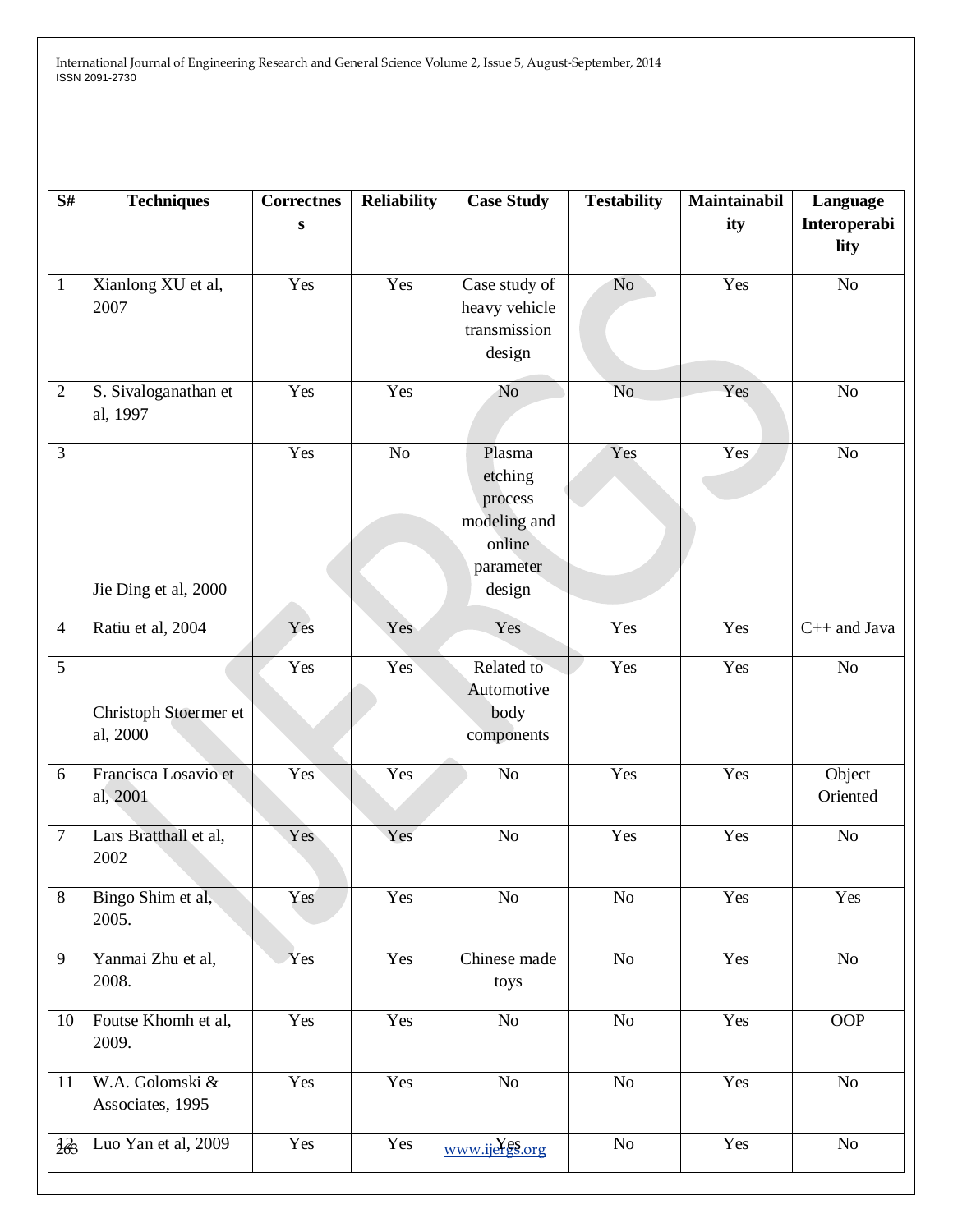| 13 | Xu Shichao et al,<br>2009         | Yes | N <sub>o</sub> | No  | No  | Yes | No                                 |
|----|-----------------------------------|-----|----------------|-----|-----|-----|------------------------------------|
| 14 | Radu Marienescu,<br>2005          | Yes | Yes            | Yes | Yes | Yes | <b>OOP</b><br>interoperabili<br>ty |
| 15 | Muhammad Ali<br>Babar et al, 2004 | Yes | Yes            | No  | No  | Yes | N <sub>0</sub>                     |

**Table 2: Analysis of parameters of quality attributes in design and architecture**

### *CONCLUSIONS*

Approaches presented in the previous mentioned sections can be way more advantageous to introduce design quality issues in the development process. There should be possible way to show some attributes related to quality clearly in system's design and architecture. A good product design covering its user's needs generate a quality product. It defines product congenital, inherent quality. The improvement in product design quality depends on a set of rational and right decisions in design process. The evaluation and control of each stage of development in a well-defined process will improve the overall quality of the final software product.

 The quality of design is influenced by several factors, which include inter-alia, the designers or design team involved in the project, the design techniques, tools and methods employed during the design process, the quality and level of available technical knowledge, the quality of the management of the design process, and the nature of the environment under which the design process is carried out. The quality practices those link internal attributes of system to the external features are limited to the fault proneness and do not considered the systems designs. This makes it hard to differentiate between a well-structured and a system with poor design, even though their respective designs are the first things that maintainers see. Design flaws later make the expenditure large in the construction and operation stage, so the quality in design has a great influence on the life-cycle quality of the project. There is merely a perfect software design. The process of producing software design is error prone and makes no exception. The defects in system design have inverse effect on the quality attributes such as flexibility or maintainability. Thus, the identification and detection of these design problems is essential for the evaluation and making a product with improved quality.

### **REFERENCES:**

[1]Xianlong Xu and Shurong Tong "A model of manufacturing quality information supporting design" International Conference of Industrial Engineering and Engineering Management, IEEE, 2007

[2] Evbuomwan, Sivaloganathan, and S. Jebb "A Design function deployment-a design for quality system, Customer Driven Quality in Product Design" IEEE, 1997

[3] Chinnam R.B, Jie Ding and May G.S "Intelligent quality controllers for on-line parameter design" Semiconductor Manufacturing, IEEE Transactions, 2000

[4] Marinescu and Ratiu "Quantifying the quality of object-oriented design: the factor-strategy model" proceeding of 11th Working Conference on Reverse Engineering, 2004.

[5] Christoph Stoermer and Liam O'Brien "Moving Towards Quality Attributes Driven Software Architecture